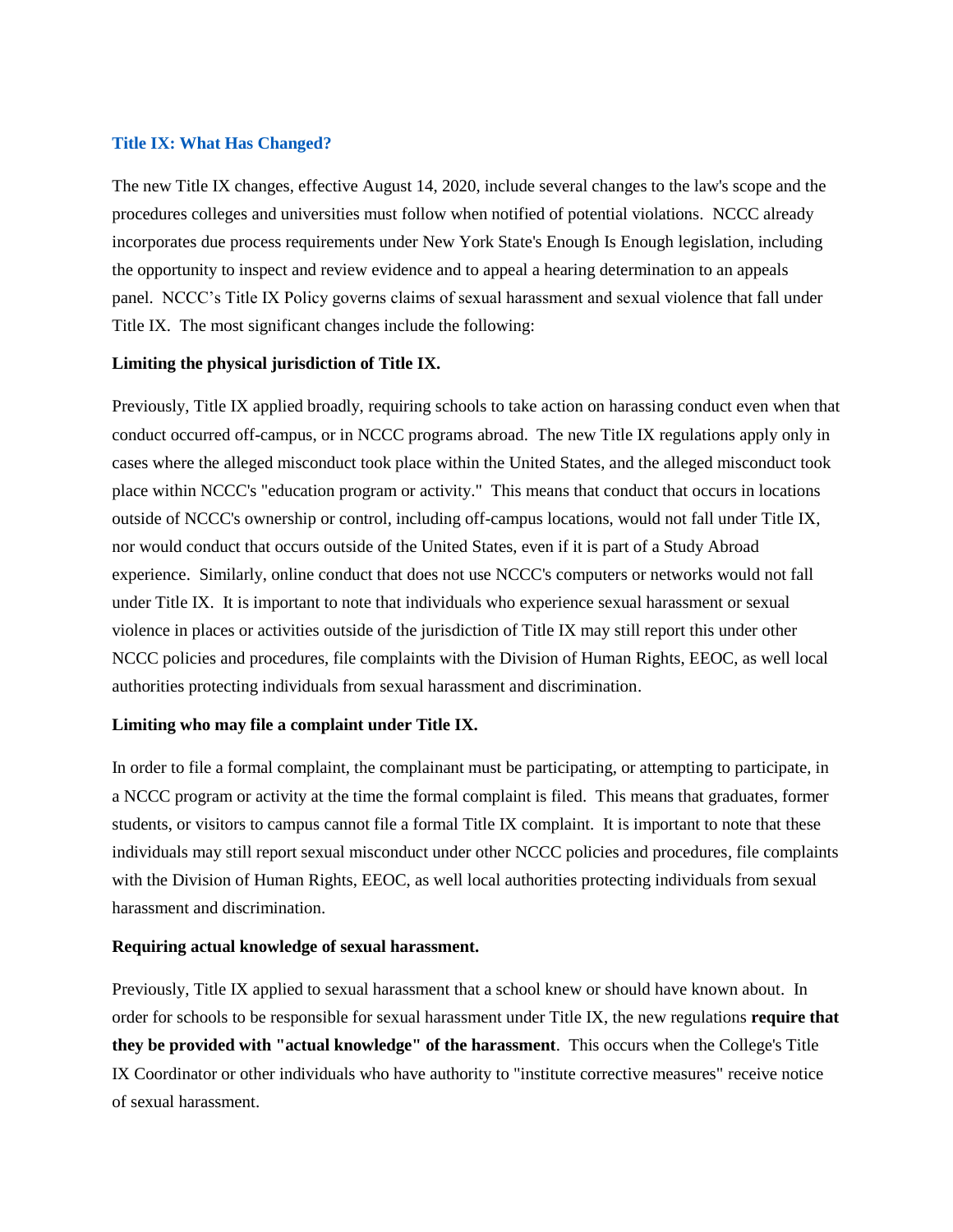# **Requiring the filing of a formal complaint to initiate discipline**

In order to proceed with disciplinary action for conduct and allegations that fall under Title IX, the College must be in receipt of a formal complaint that a complainant signs and submits electronically or in writing. If the Title IX Coordinator believes that an investigation is necessary to protect the safety of the complainant or the NCCC community, the Title IX Coordinator may file a complaint on the complainant's behalf, even if the complainant does not wish to do so. In this case, the complainant will receive notice of any hearing dates, findings, or other relevant developments.

# **Providing notice to the respondent upon filing of the complaint.**

The College must provide the respondent to a complaint with notice of the allegations and the opportunity to secure an advisor of choice prior to any meetings or interviews under the Title IX process. An advisor must be chosen and if one is not chosen by the respondent the college will assign an impartial advisor. It is important to note that criminal investigations are conducted separately from Title IX investigations and are not subject to the Title IX notice requirement and are handled by local authorities.

#### **Allowing an advisor of choice the opportunity for cross-examination.**

Complainants and respondents to a complaint may have an advisor of choice, who may ask questions of the other party after the hearing officers conduct their own questioning. Please note that the Title IX regulations do not allow parties to conduct cross-examination directly. The advisor of choice may be an attorney, but this is not required. The advisor may be anyone the party chooses, including the party's parent, sibling, or other relative, or a friend, another student or a NCCC employee. NCCC will provide an advisor if the party does not have one as an advisor for both the complainant and respondent is required for the hearing and will be the only individuals other the hearing officer to speak. The respondent and claimant will be represented by the advisor.

# **Allegations of Misconduct that Fall Outside of Title IX's Jurisdiction**

NCCC's Student Code of [Conduct](https://www.niagaracc.suny.edu/wp-content/uploads/2019/10/rights_and_responsibilities.pdf) prohibits sexual harassment and sexual violence that falls outside of the Title IX's jurisdiction. NCCC is required to address this conduct under New York State's Enough is Enough legislation, and under the New York State Human Rights Law as well as Equal Employment Opportunity Coalition. NCCC will hear sexual harassment and sexual violence claims that fall outside of Title IX, including but not limited to the following circumstances:

- The conduct occurred in a NCCC Study Abroad program outside of the United States;
- The conduct occurred in an off-campus location where the College did not have substantial control or ownership;